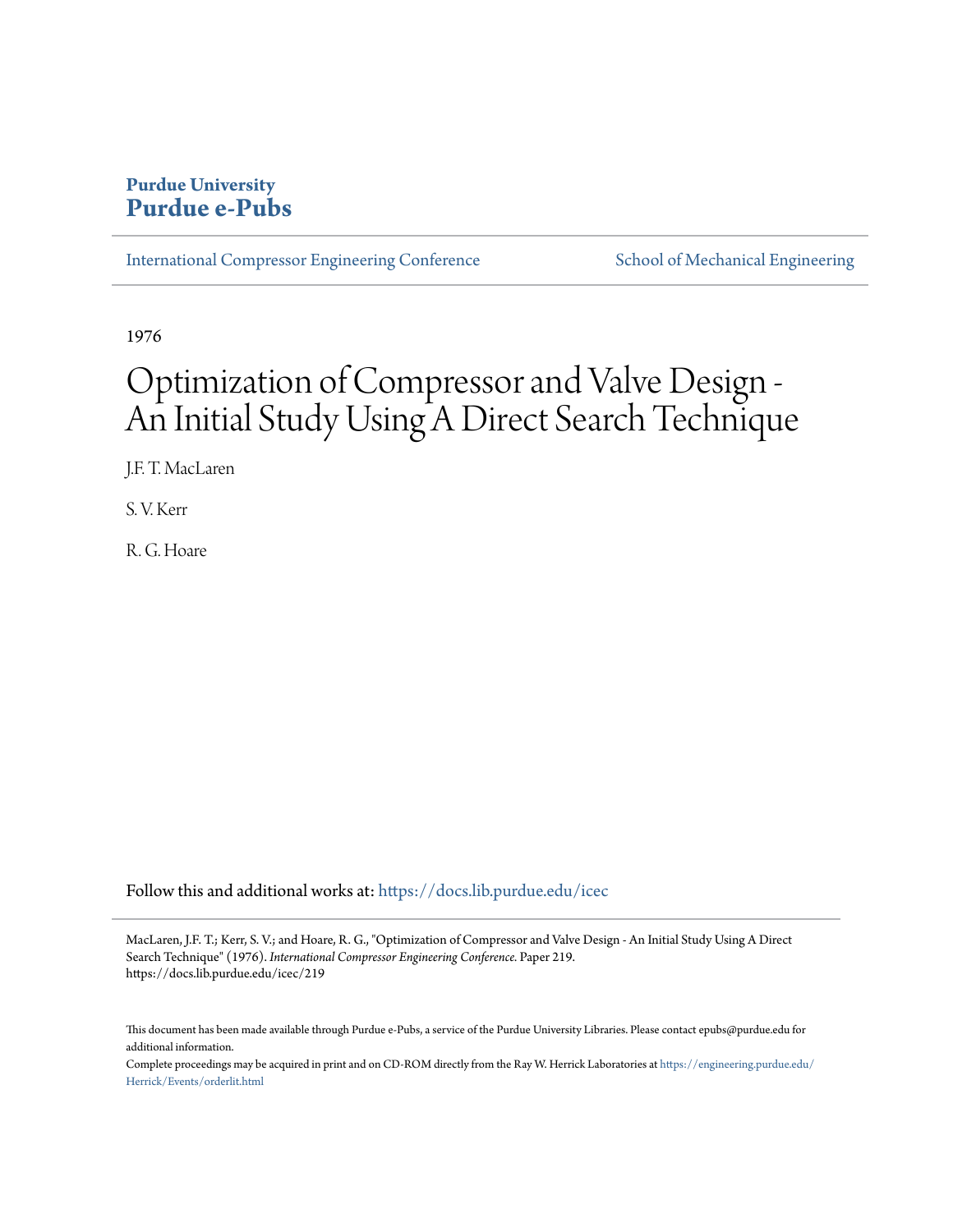# OPTIMISATION OF COMPRESSOR AND VALVE DESIGN -

AN INITIAL STUDY USING A DIRECT SEARCH TECHNIQUE

J. F. T. MacLaren S. V. Kerr Professor Senior Lecturer R. G. Hoare Research Fellow

Department of Thermodynamics and Fluid Mechanics University of Strathclyde, Glasgow, U.K.

#### ABSTRACT

This paper describes the "Complex" method of optimisation applied to a simulation model of <sup>a</sup> compressor. Criteria which *may* be optimised and constraints to be imposed on design parameters are discussed. The numerical results obtained during <sup>a</sup>search to optimise valve design for a particular compressor are presented.

### INTRODUCTION

In recent years mathematical models which describe compressor behaviour have been developed and the extent of their validity assessed. Such models can now be used to predict the performance of a particular compressor design. However, the problem remains of selecting values of the many parameters involved so that the "best" design is achieved. To this end the designer must decide the criteria to be optimised and the constraints to be applied. The problem, in general terms, is to determine the maximum of a nonlinear, multivariable function (the objective function) F  $(x_1, x_2, \ldots, x_N)$ , subject to non-linear inequality constraints:

 $G_i \leq x_i \leq H_i$ , i = 1, 2, . . . , M

where G<sub>1</sub> (lower constraints) =  $g_i(x_1, x_2, ..., x_N)$ H<sub>i</sub> (upper constraints) =  $h_i$  (x<sub>1</sub>, x<sub>2</sub>, ..., x<sub>N</sub>)

The implicit variables  $\mathrm{x_{N+1}}$  ,  $\ldots$  ,  $\mathrm{x_{M}}$ , which may not be required, are dependent functions of the explicit independent variables  $x_1, x_2, \ldots, x_N$ .

The choice of optimisation method depends upon the nature of the function F ( $\mathrm{x}_1$  ,  $\mathrm{x}_2$  ,  $\;\ldots\;$  ,  $\mathrm{x}_\mathrm{N}$ ), the availability of the partial derivatives  $\partial$  F/  $\partial$  x<sub>1</sub>,  $\delta$  F/ $\delta$ x<sub>2</sub>, ...,  $\delta$ F/ $\delta$ x<sub>N</sub> and the type of constraints encountered. In the present problem partial derivatives are not available and the function F  $(x_1, x_2, \ldots, x_N)$  is so complicated that an exact expression cannot be found for it. This precludes analytical methods and gradient techniques.

There remain the non gradient direct search "hillclimbing" methods. These are widely applicable, are easy to use, and have received much attention during recent years. Perhaps the most promising is the Complex method, which can readily handle inequality constraints.

# THE COMPLEX METHOD

The N independent variables are regarded as the coordinate directions in an N -dimensional vector space. If a value is given to each of the variables <sup>a</sup>point is identified for which the objective function *may* be calculated. If the objective function is evaluated at several such points, the values may be compared and the point with the worst value moved in <sup>a</sup>way likely to produce an improvement in the objective function. If this procedure (with some refinements) is repeated a number of times the average value of the objective function can be made to improve at each step until the design converges to the optimum. This procedure is the basis of the Complex method due to Box (l). The method was derived from the Simplex method of Spendley, Hext and Himsworth (2) in which the points are chosen always to form a regular figure called a simplex: all points are equidistant, resulting in  $N + 1$  points in an N variable problem. (Simplexes in 2 and <sup>3</sup> dimensions are a triangle and tetrahedron respectively.) The method is not easily adapted to handling constraints.

In the Complex method, the number of points, K, is increased to approximately 2N points which include <sup>a</sup>feasible starting point and K-1 additional points generated in a pseudo-random fashion from the constraints on the independent variables (the explicit constraints):

$$
X_{ij} = G_i + r_{ij} (H_i - G_i)
$$
  
\n $i = 1, 2, ..., N$   
\n $j = 2, 3, ..., K$ 

fij are random numbers between 0 and I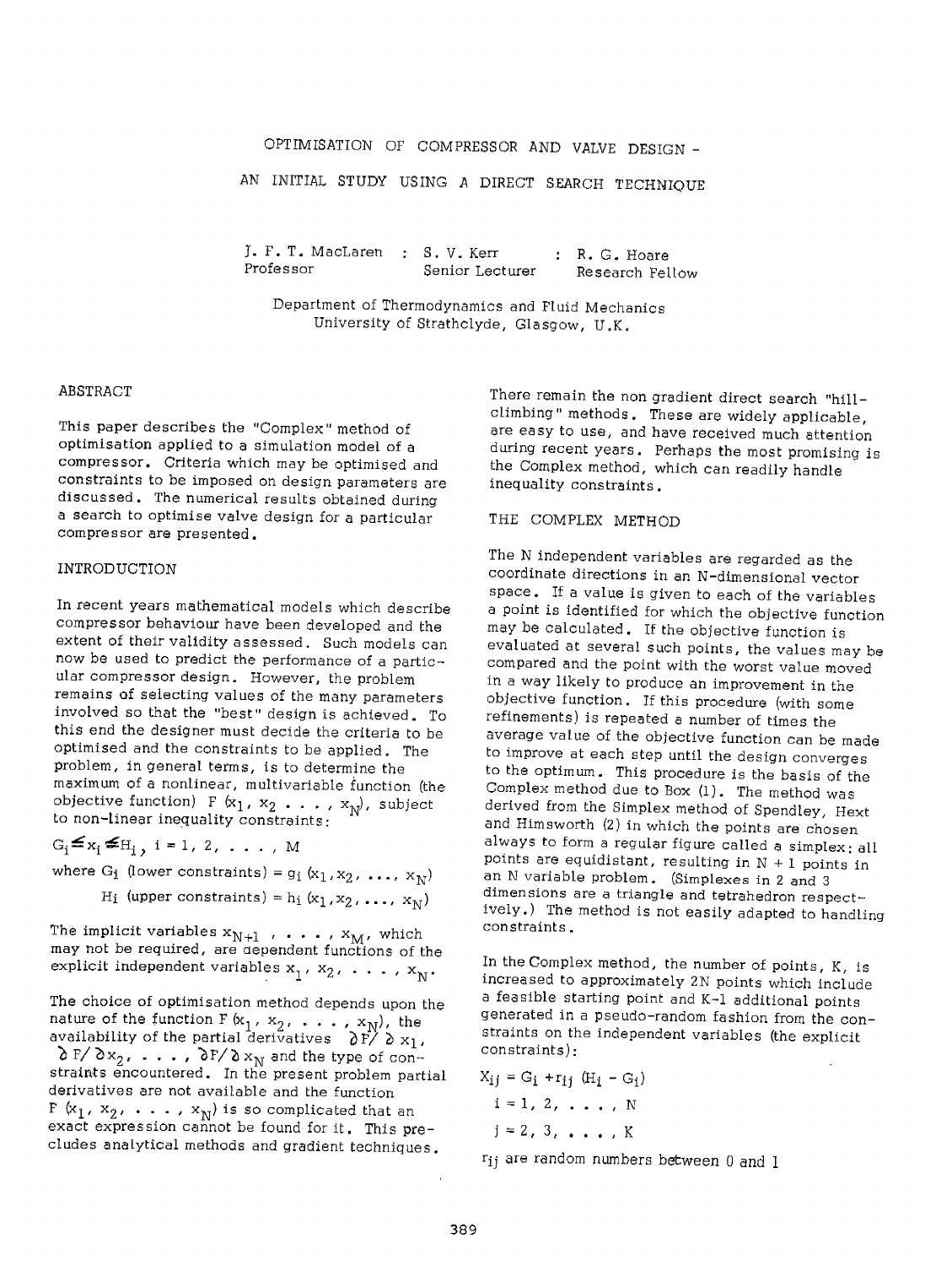If a point is found which violates the implicit constraints it is moved halfway towards the centroid of the remaining points (or the points so far calculated if this occurs during the formation of the initial complex):

$$
X_{ij} \text{ (new)} = (X_{ij} \text{ (old)} + X_{iC})/2
$$

where the coordinates of the centroid of the remaining points,  $\overline{X}_{i,C}$ , are defined by:

$$
\overline{X}_{i_{\mathbf{C}}} = \frac{1}{L-1} \left[ \sum_{j=1}^{L} x_{ij} - x_{ij} \text{ (old)} \right], i = 1, 2, ..., N
$$

 $(2 \leq L \leq K$ , with L = K when an initial valid complex has been formed.)

If an explicit constraint is violated, the offending point is moved a small distance *b* inside the constraint. This cannot occur during the formation of the initial complex.

The value of the objective function is calculated for each of the points in the complex, and the point with the lowest value is rejected. The coordinates of the centroid of the remaining points are calculated as above and the rejected point is replaced by a new point at a certain distance beyond the centroid on the line joining the rejected point and the centroid:

$$
X_{ij} \text{ (new)} = \xi \overline{X}_{ic} - X_{ij} \text{ (old)} + \overline{X}_{ic}
$$
  
i = 1, 2, ..., N

Box (1) recommended a value of 1.3 for  $\epsilon$ . This amplification factor tends to hasten convergence and counteracts the tendency of the complex to collapse in constraint corners. The coordinates of the new point are checked against the constraints and if the point proves to be valid, the objective function is calculated. This value is compared with the remaining values for the complex and again the point with the lowest value is moved. This process is repeated until convergence occurs. If a new point continues to have the lowest value for the objective function, it is moved one half the distance towards the centroid and retested. This process is repeated up to  $\Upsilon$  times after which the centroid is used as the new point. If this still fails to yield an improvement, the solution is said to have converged. This form of convergence is unusual but could occur because the numerical nature of the simulation model might cause the computed objective function surface to be insufficiently smooth in the vicinity of the optimum. Convergence is assumed to have occurred when, for a specified number of consecutive iterations, the objective function at new points satisfying all the above conditions lies within <sup>a</sup> specified distance,  $\beta$  from the best value.

# THE COMPRESSOR SIMULATION MODEL

Models of reciprocating compressors have become more sophisticated and are capable now of simulating a complete compressor system. At Strathclyde University two models exist, an early model (3) based on that by Costagliola (4) and a later model (5) capable of simulating the interaction between the compressor and its valves with the pipework system within which the compressor operates. To demonstrate the application of the Complex method the early model was used, in which the effect of pipework is neglected. This probably reduced computer time by a factor of at least 10, an important consideration at the development stage since one optimisation may require solution of the compressor simulation model several hundred times.

The early model is formulated by the following pairs of simultaneous equations: the first and second order differentials present are with respect to  $\theta$ . The compressor cycle described is illustrated in Figure 1.

For the suction process:

$$
\mathcal{N}' = \text{MG}_i \propto \sqrt{\gamma \sqrt{\gamma}} \sqrt{1 - \gamma \sqrt{\gamma} \sqrt{\gamma}} - N \gamma
$$

Valve dynamics

$$
q_{i}^{2} \mathbf{x}_{i}^{\prime \prime} = J_{i} (1 - \mathbf{V}) - \mathbf{x}_{i} - \lambda_{i}
$$

For the discharge process:

Gas flow  
\n
$$
\phi' = -MG_d \propto \phi \frac{\delta - 1}{r} \sqrt{\phi \frac{\delta - 1}{r} - 1} - N\phi
$$
\nValue dynamics  
\n
$$
q_d^2 \propto d \phi = J_d (\phi - 1) - \phi_d - \lambda_d
$$

In addition the re-expansion and compression processes are described mathematically.

#### VALVE DESIGN

Important limiting factors in valve design are flow passage size and valve plate permitted lift. A large valve flow area is sought to achieve a high gas throughput without incurring excessive gas velocities and throttling losses. (Provision of adequate areas has become increasingly difficult as advances in compressor speed have resulted in smaller compressors for a given throughput of gas.) A higher permitted valve lift may decrease the throttling loss and increase the throughput but may be accompanied by an increase in valve plate impact velocity. The design must conform to acceptable limits for impact velocity since valve life is related to this parameter. Specifying acceptable values for impact velocity remains a problem.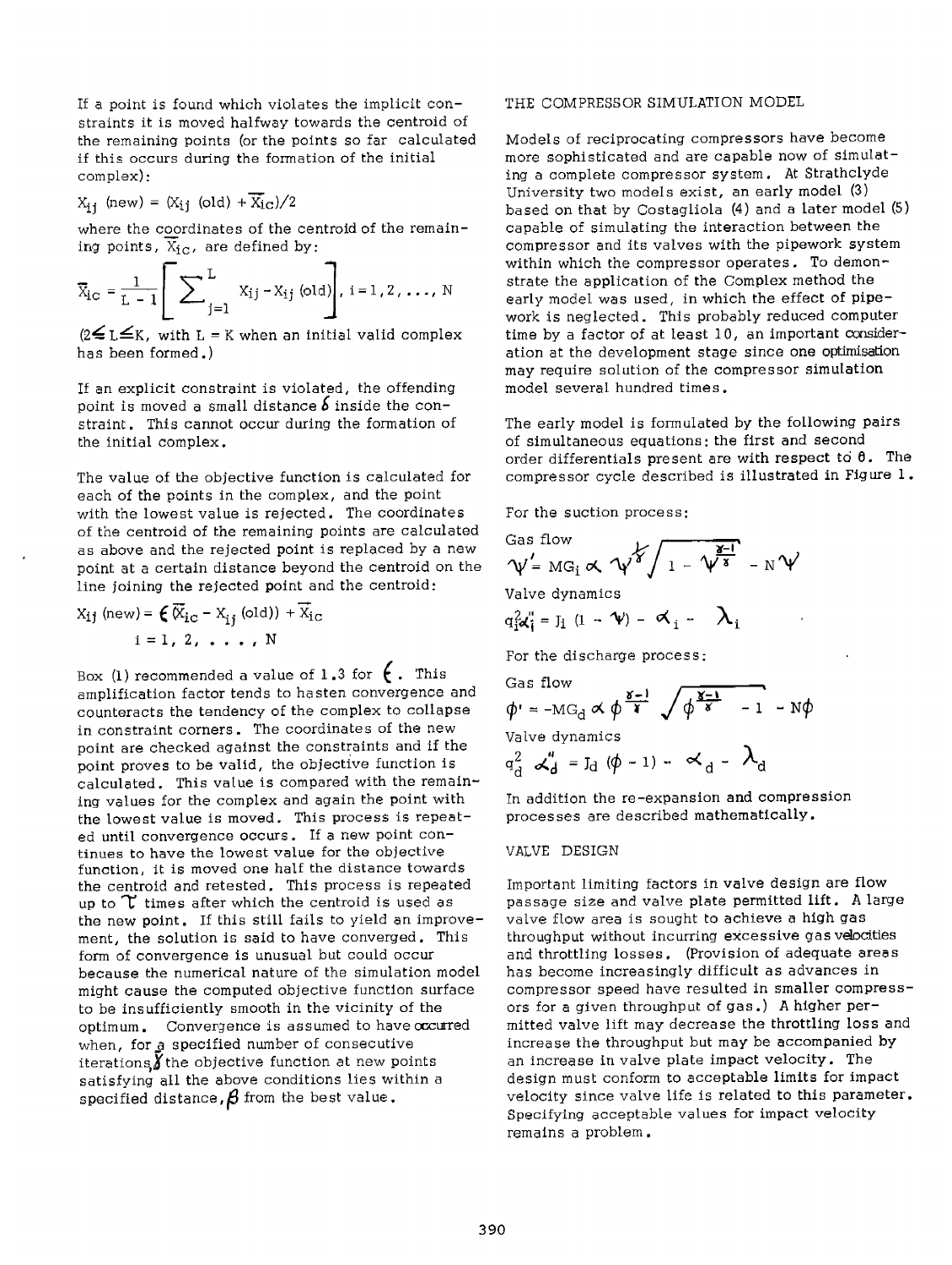# OPTIMISATION OF VALVE DESIGN

The objective function is chosen to suit the particular design problem. The criterion "the greatest gas throughput for the least power input" was adopted as the objective function in the form

 $F(x_1, x_2, \ldots, x_N)$ 

| <u>vo</u> lumetric efficiency |                                          |  |  |  |
|-------------------------------|------------------------------------------|--|--|--|
|                               | valve losses                             |  |  |  |
|                               | thermodynamic work input for ideal cycle |  |  |  |

When this objective function is large, the volumetric efficiency is high and/or the valve losses are low. Then the compressor has a high efficiency so the aim is to maximise this objective function.

The choice of the independent variables, as with the objective function, depends upon the particular design problem. Any of the parameters in the compressor simulation model which requires an input value could be used as an independent variable. This would infer a situation which involved some 3 0 variables, which would be unmanageably large, certainly for an initial study. It would also give the situation greater dimensionality than it actually has as most of the variables appear in the model only within lumped parameters which are the coefficients in the pairs of simultaneous equations: it is <sup>a</sup>change in these coefficients rather than in the individual variables which affect the solutions yielded by the model.

In the present study the following assumptions were made:

- 1) the mean operating conditions  $(\boldsymbol{\omega}, p_i, T_i, p_d)$ are fixed
- 2) the basic compressor design  $(s, r, 1, Ap, c)$ is fixed
- 3) the empirical coefficients in the model (Cd, CD, e) are fixed

These assumptions leave twelve variables  $(A_V, A_I,$ L, k,  $h_0$ , W<sub>V</sub> for suction and discharge valve). The problem has been reduced to that of dimensioning the valves to maximise the objective function for <sup>a</sup> particular compressor with specified operating conditions. The particular single stage air compressor investigated has a cylinder 6 in bore  $x \frac{4\frac{1}{2}}{n}$ stroke with suction and discharge valves, each of which has a single ring plate backed by three coil springs. The speed range was  $400 - 600$  rev/min and the discharge pressure was up *to* 100 lbf/in2.

At the first attempt to obtain a solution the explicit constraints on the independent variables were set arbitrarily at some distance on either side of the values in the existing design. Only one implicit

constraint was applied: namely that the valve port areas could not be larger than the respective valve <sup>p</sup>late areas. Convergence to an optimum occurred in 110 iterations. The valve lift, port area and valve plate area were placed on the upper constraint boundaries and the spring preload, spring stiffness and valve plate weight were placed on the lower constraint boundaries. An increase in volumetric efficiency and a decrease in the throttling losses were obtained but the computed values for the impact velocity became very large.

The solution was modified *by* applying an arbitrary maximum permissible impact velocity for the plate in both the suction and discharge valves. If <sup>a</sup> computed value for impact velocity fell outside the limit, the value was subtracted from the objective function, thus introducing a penalty for designs with impact velocities outside the specified limits. This proved effective and resulted in designs in which the independent variables were not erroneously impeded by the arbitrarily chosen explicit constraints.

Three sets of results A, B and C are listed in Table l. The convergence to the optimum of the objective function and of some of the independent variables is shown in Figures 2 to 5. The convergence criteria<br>were  $\widehat{\boldsymbol{\gamma}}$  =40, $\mathcal{S}$  = .001, $\boldsymbol{\beta}$  = .005 and  $\boldsymbol{\gamma}$  = 5. A plot of the points at which new best values were generated is given in Figure 2: the points plotted in Figures <sup>3</sup> to 5 are of mean values·of some of the valve variables.

Comparisons between cases A and B illustrate how reduction of the upper limits on the acceptable values for impact velocity reduced the maximised value of the objective function. Thevalues of the suction valve plate weight,  $W_{VS}$ , in these two designs were appreciably different. Since a heavier (thicker) valve plate may tolerate a greater impact velocity, <sup>a</sup> better method of incorporating the impact velocity limits might be to make the limits a function of the valve weight. Case C incorporates this suggestion: the limit was specified as:

Limit = 
$$
\frac{\text{(impact velocity V ft/s)} \times W_V}{\text{acceptable W_v}}
$$
 for an impact velocity V ft/s

This limit could be easily altered to a functional relationship based on the latest theoretical and experimental studies on valve impact stressing.

# CONCLUDING COMMENTS

The Complex method can be used in conjunction with a simulation model to optimise a compressor or valve design. To assess the validity of the procedure the valves in the compressor examined should be modified to the optimised dimensions and the improvement in compressor efficiency measured experimentally for comparison with that predicted by the analysis. The initial study should be extended in a number of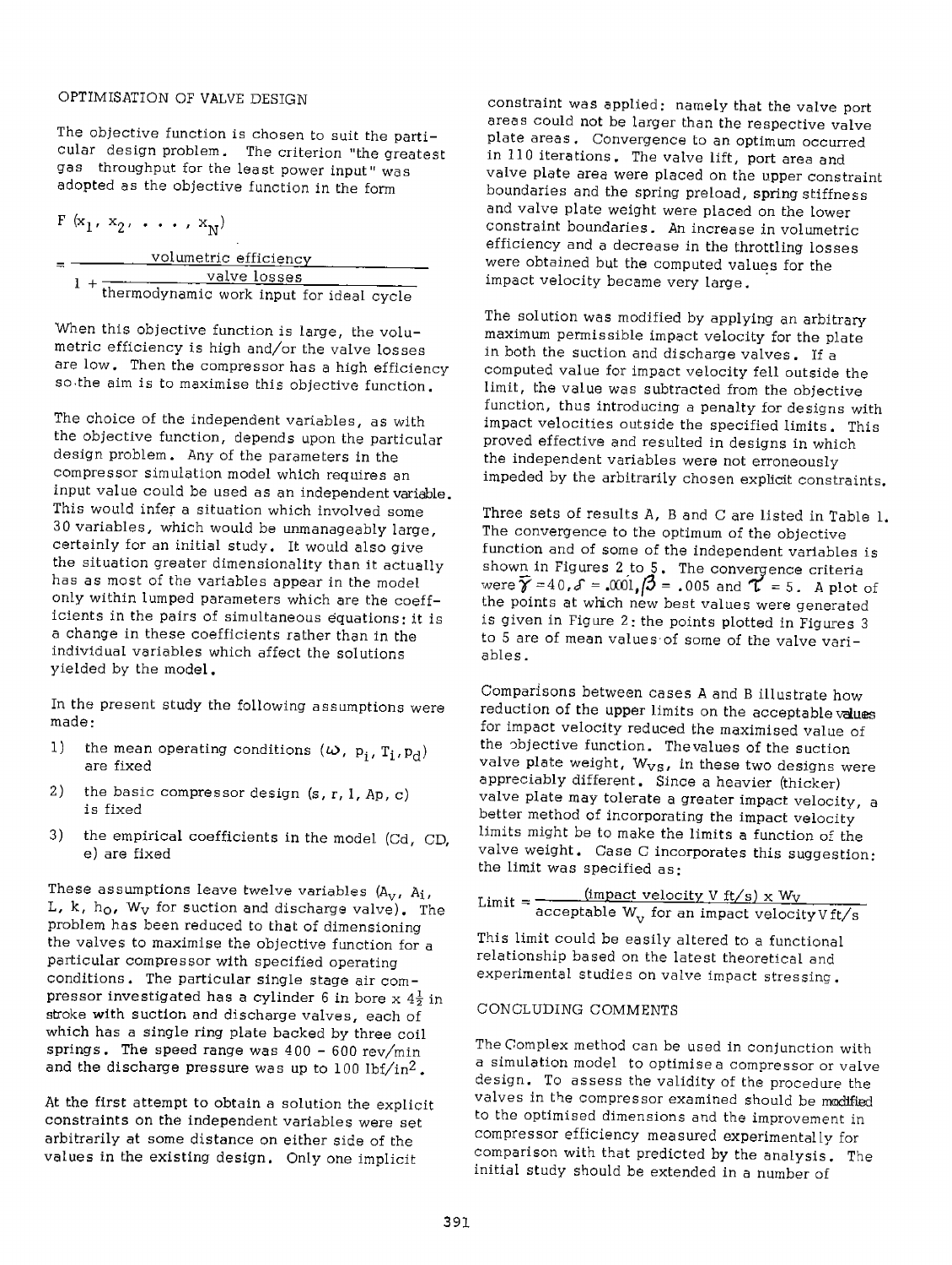directions. The sensitivity of the maximised objective function to changes in each independent variable

q r

Radius of crank

could be examined. This would assist in identifying suitable manufacturing tolerance for valve components.

| TABLE <sub>1</sub>                                                                                                                                                                                                                                                                                                                                                                                                                                                                                                                                                                                                                                                                                                                                                                                                                                                                                                                                     |        |                                                                                                                                                                                                                                                                                                                                                                                                                                                                                                                                                                                                                                                                                                                                                                                                                                                                                                                                                                                                                                                                                                                                                                                                                                                                                                                                                                                            |                                                               |  |  |
|--------------------------------------------------------------------------------------------------------------------------------------------------------------------------------------------------------------------------------------------------------------------------------------------------------------------------------------------------------------------------------------------------------------------------------------------------------------------------------------------------------------------------------------------------------------------------------------------------------------------------------------------------------------------------------------------------------------------------------------------------------------------------------------------------------------------------------------------------------------------------------------------------------------------------------------------------------|--------|--------------------------------------------------------------------------------------------------------------------------------------------------------------------------------------------------------------------------------------------------------------------------------------------------------------------------------------------------------------------------------------------------------------------------------------------------------------------------------------------------------------------------------------------------------------------------------------------------------------------------------------------------------------------------------------------------------------------------------------------------------------------------------------------------------------------------------------------------------------------------------------------------------------------------------------------------------------------------------------------------------------------------------------------------------------------------------------------------------------------------------------------------------------------------------------------------------------------------------------------------------------------------------------------------------------------------------------------------------------------------------------------|---------------------------------------------------------------|--|--|
| Test                                                                                                                                                                                                                                                                                                                                                                                                                                                                                                                                                                                                                                                                                                                                                                                                                                                                                                                                                   | А      | B                                                                                                                                                                                                                                                                                                                                                                                                                                                                                                                                                                                                                                                                                                                                                                                                                                                                                                                                                                                                                                                                                                                                                                                                                                                                                                                                                                                          | $\mathsf C$                                                   |  |  |
| Velocity limit at stop (suction) (ft/s)                                                                                                                                                                                                                                                                                                                                                                                                                                                                                                                                                                                                                                                                                                                                                                                                                                                                                                                | $6.0$  | 8.0                                                                                                                                                                                                                                                                                                                                                                                                                                                                                                                                                                                                                                                                                                                                                                                                                                                                                                                                                                                                                                                                                                                                                                                                                                                                                                                                                                                        | $(W_{VS} / .046) \times 6.0$                                  |  |  |
| Velocity limit at stop (discharge) (ft/s)                                                                                                                                                                                                                                                                                                                                                                                                                                                                                                                                                                                                                                                                                                                                                                                                                                                                                                              | 10.0   | 14.0                                                                                                                                                                                                                                                                                                                                                                                                                                                                                                                                                                                                                                                                                                                                                                                                                                                                                                                                                                                                                                                                                                                                                                                                                                                                                                                                                                                       | $(W_{vd}/.0552) \times 10.0$                                  |  |  |
| Objective function (maximum)                                                                                                                                                                                                                                                                                                                                                                                                                                                                                                                                                                                                                                                                                                                                                                                                                                                                                                                           | .86318 | .88087                                                                                                                                                                                                                                                                                                                                                                                                                                                                                                                                                                                                                                                                                                                                                                                                                                                                                                                                                                                                                                                                                                                                                                                                                                                                                                                                                                                     | .86949                                                        |  |  |
| Independent variables (optimum)                                                                                                                                                                                                                                                                                                                                                                                                                                                                                                                                                                                                                                                                                                                                                                                                                                                                                                                        |        |                                                                                                                                                                                                                                                                                                                                                                                                                                                                                                                                                                                                                                                                                                                                                                                                                                                                                                                                                                                                                                                                                                                                                                                                                                                                                                                                                                                            |                                                               |  |  |
|                                                                                                                                                                                                                                                                                                                                                                                                                                                                                                                                                                                                                                                                                                                                                                                                                                                                                                                                                        |        |                                                                                                                                                                                                                                                                                                                                                                                                                                                                                                                                                                                                                                                                                                                                                                                                                                                                                                                                                                                                                                                                                                                                                                                                                                                                                                                                                                                            | 1,558                                                         |  |  |
| $(in^2)$<br>$A_{\rm V, S}$                                                                                                                                                                                                                                                                                                                                                                                                                                                                                                                                                                                                                                                                                                                                                                                                                                                                                                                             | 5.318  | 3.074                                                                                                                                                                                                                                                                                                                                                                                                                                                                                                                                                                                                                                                                                                                                                                                                                                                                                                                                                                                                                                                                                                                                                                                                                                                                                                                                                                                      |                                                               |  |  |
| $(in^2)$<br>$A_{15}$                                                                                                                                                                                                                                                                                                                                                                                                                                                                                                                                                                                                                                                                                                                                                                                                                                                                                                                                   | 5.310  | 3,074                                                                                                                                                                                                                                                                                                                                                                                                                                                                                                                                                                                                                                                                                                                                                                                                                                                                                                                                                                                                                                                                                                                                                                                                                                                                                                                                                                                      | 1.558                                                         |  |  |
| $(lb_f)$<br>L <sub>s</sub>                                                                                                                                                                                                                                                                                                                                                                                                                                                                                                                                                                                                                                                                                                                                                                                                                                                                                                                             | 0.631  | .0001                                                                                                                                                                                                                                                                                                                                                                                                                                                                                                                                                                                                                                                                                                                                                                                                                                                                                                                                                                                                                                                                                                                                                                                                                                                                                                                                                                                      | .0001                                                         |  |  |
| $(h_f/in)$<br>$k_{\rm s}$                                                                                                                                                                                                                                                                                                                                                                                                                                                                                                                                                                                                                                                                                                                                                                                                                                                                                                                              | 0.0322 | 1.703                                                                                                                                                                                                                                                                                                                                                                                                                                                                                                                                                                                                                                                                                                                                                                                                                                                                                                                                                                                                                                                                                                                                                                                                                                                                                                                                                                                      | 1.422                                                         |  |  |
| (in)<br>$h_{\text{OS}}$                                                                                                                                                                                                                                                                                                                                                                                                                                                                                                                                                                                                                                                                                                                                                                                                                                                                                                                                | 0.167  | 0.190                                                                                                                                                                                                                                                                                                                                                                                                                                                                                                                                                                                                                                                                                                                                                                                                                                                                                                                                                                                                                                                                                                                                                                                                                                                                                                                                                                                      | .155                                                          |  |  |
| (1b)<br>$W_{VS}$                                                                                                                                                                                                                                                                                                                                                                                                                                                                                                                                                                                                                                                                                                                                                                                                                                                                                                                                       | 0.293  | .0803                                                                                                                                                                                                                                                                                                                                                                                                                                                                                                                                                                                                                                                                                                                                                                                                                                                                                                                                                                                                                                                                                                                                                                                                                                                                                                                                                                                      | .0503                                                         |  |  |
| $(in^2)$<br>$A_{\rm vd}$                                                                                                                                                                                                                                                                                                                                                                                                                                                                                                                                                                                                                                                                                                                                                                                                                                                                                                                               | 1,360  | 2.758                                                                                                                                                                                                                                                                                                                                                                                                                                                                                                                                                                                                                                                                                                                                                                                                                                                                                                                                                                                                                                                                                                                                                                                                                                                                                                                                                                                      | 5.153                                                         |  |  |
| $(in^2)$<br>$A_{\rm id}$                                                                                                                                                                                                                                                                                                                                                                                                                                                                                                                                                                                                                                                                                                                                                                                                                                                                                                                               | 1,331  | 2.758                                                                                                                                                                                                                                                                                                                                                                                                                                                                                                                                                                                                                                                                                                                                                                                                                                                                                                                                                                                                                                                                                                                                                                                                                                                                                                                                                                                      | 4.161                                                         |  |  |
| $(\text{lb}_f)$<br>$L_{\bf d}$                                                                                                                                                                                                                                                                                                                                                                                                                                                                                                                                                                                                                                                                                                                                                                                                                                                                                                                         | 0,699  | 0.487                                                                                                                                                                                                                                                                                                                                                                                                                                                                                                                                                                                                                                                                                                                                                                                                                                                                                                                                                                                                                                                                                                                                                                                                                                                                                                                                                                                      | 0.425                                                         |  |  |
| $(h_f/in)$<br>$k_{\rm d}$                                                                                                                                                                                                                                                                                                                                                                                                                                                                                                                                                                                                                                                                                                                                                                                                                                                                                                                              | 2,606  | 6.065                                                                                                                                                                                                                                                                                                                                                                                                                                                                                                                                                                                                                                                                                                                                                                                                                                                                                                                                                                                                                                                                                                                                                                                                                                                                                                                                                                                      | 1.211                                                         |  |  |
| (in)<br>$_{\rm{h_{od}}}$                                                                                                                                                                                                                                                                                                                                                                                                                                                                                                                                                                                                                                                                                                                                                                                                                                                                                                                               | 0.123  | 0.137                                                                                                                                                                                                                                                                                                                                                                                                                                                                                                                                                                                                                                                                                                                                                                                                                                                                                                                                                                                                                                                                                                                                                                                                                                                                                                                                                                                      | 0.101                                                         |  |  |
| $_{\rm (lb)}$<br>$\text{w}_{\text{vd}}$                                                                                                                                                                                                                                                                                                                                                                                                                                                                                                                                                                                                                                                                                                                                                                                                                                                                                                                | 0.0655 | 0.0655                                                                                                                                                                                                                                                                                                                                                                                                                                                                                                                                                                                                                                                                                                                                                                                                                                                                                                                                                                                                                                                                                                                                                                                                                                                                                                                                                                                     | 0,162                                                         |  |  |
| $({\rm ft/s})$<br>$V_{\rm s}$                                                                                                                                                                                                                                                                                                                                                                                                                                                                                                                                                                                                                                                                                                                                                                                                                                                                                                                          | 4,635  | 6.344                                                                                                                                                                                                                                                                                                                                                                                                                                                                                                                                                                                                                                                                                                                                                                                                                                                                                                                                                                                                                                                                                                                                                                                                                                                                                                                                                                                      | 5.724                                                         |  |  |
| $({\rm ft}/s)$<br>$V_{\rm d}$                                                                                                                                                                                                                                                                                                                                                                                                                                                                                                                                                                                                                                                                                                                                                                                                                                                                                                                          | 9.751  | 12.638                                                                                                                                                                                                                                                                                                                                                                                                                                                                                                                                                                                                                                                                                                                                                                                                                                                                                                                                                                                                                                                                                                                                                                                                                                                                                                                                                                                     | 16.4                                                          |  |  |
| Iterations to convergence                                                                                                                                                                                                                                                                                                                                                                                                                                                                                                                                                                                                                                                                                                                                                                                                                                                                                                                              | 212    | 212                                                                                                                                                                                                                                                                                                                                                                                                                                                                                                                                                                                                                                                                                                                                                                                                                                                                                                                                                                                                                                                                                                                                                                                                                                                                                                                                                                                        | 173                                                           |  |  |
| (seconds)<br>Computer time                                                                                                                                                                                                                                                                                                                                                                                                                                                                                                                                                                                                                                                                                                                                                                                                                                                                                                                             | 3885   | 4582                                                                                                                                                                                                                                                                                                                                                                                                                                                                                                                                                                                                                                                                                                                                                                                                                                                                                                                                                                                                                                                                                                                                                                                                                                                                                                                                                                                       | 4000                                                          |  |  |
| NOMENCLATURE (Compressor Simulation Model)<br>Acoustic velocity<br>а<br>Area of flow in partly open valve<br>А<br>Area of flow in fully open valve<br>$A_{\Omega}$<br>Area of piston face<br>Ap<br>Area of valve face<br>$A_{\rm V}$<br>Clearance at inner dead centre<br>C.<br>Coefficient of discharge<br>$_{\rm Cd}$<br>Coefficient of pressure drag<br>CD.<br>(suffix) Discharge<br>d<br>Coefficient of Restitution<br>е<br>Lumped dimensionless parameter =<br>G<br>$C_d$ A <sub>O</sub> a/ $\omega$ A <sub>p</sub> s<br>Valve lift in partly open valve<br>h<br>Maximum permitted valve lift<br>$h_{\rm O}$<br>(suffix) Inlet<br>i.<br>Lumped dimensionless parameter $=$<br>T<br>CD $A_v p/kh_0$<br>Spring constant<br>k<br>Length of connecting rod<br>L<br>Spring load on closed valve<br>L<br>Parameter = $(s \gamma /z) \sqrt{2/\gamma - 1}$<br>М<br>Parameter = $(\gamma /z) dz/d\theta$<br>N<br>Pressure<br>Ρ<br>Pd<br>Discharge pressure |        | (suffix) Suction<br>S.<br>Т<br>Temperature<br>(suffix) Valve<br>v<br>V<br>Velocity<br>W <sub>v</sub> Weight of valve<br>Piston position from cylinder cover =<br>z<br>c + r $(1 - \cos \theta + (\frac{r}{21}) \sin 2 \theta)$<br>Valve lift ratio = $A/A_0 = h/h_0$<br>$\sim$<br>Υ<br>Gas isentropic index<br>Crankangle<br>θ<br>λ<br>Spring parameter = $L/kh_0$<br>Valve pressure ratio (discharge) = $P/Pd$<br>Ø<br>Valve pressure ratio (suction) = $P/P_i$<br>$\bm{\psi}$<br>Angular speed of crank<br>$\omega_{\rm n}$ Natural frequency of valve<br>REFERENCES<br>1. BOX, M.J., "A New Method of Constrained Optimisation and a Comparison with Other Methods"<br>Computer J., Vol. 8, 1965-66, pp 42-52<br>2. SPENDLEY, W., HEXT. G.R. and HIMSWORTH, F.R., "Sequential Application of Simplex Designs in<br>Optimisation and Evolutionary Opration", Technometrics, 1962, 4, pp 441-461<br>3. MACLAREN, J.F.T. and KERR, S.V., "An Analytical and Experimental Study of Self-Acting Valves in<br>a Reciprocating Air Compressor", I.Mech.E. Conference, 'Industrial Reciprocating and Rotary<br>Compressors", London, October 1970, Paper No. 3.<br>4. COSTAGLIOLA, M., "The Theory of Spring-Loaded Valves for Reciprocating Compressors"<br>LAppl. Mech., 1950, 17(4), p 415<br>5. SANJINES, A., "An Analytical and Experimental Study of a Two-Stage Reciprocating Compressor |                                                               |  |  |
| Suction pressure<br>$P_1$                                                                                                                                                                                                                                                                                                                                                                                                                                                                                                                                                                                                                                                                                                                                                                                                                                                                                                                              |        |                                                                                                                                                                                                                                                                                                                                                                                                                                                                                                                                                                                                                                                                                                                                                                                                                                                                                                                                                                                                                                                                                                                                                                                                                                                                                                                                                                                            | Installation", Ph.D. Thosis, University of Strathclyde, 1975. |  |  |
| (suffix) Piston<br>p<br>Dimensionless speed ratio = $\omega/\omega_n$                                                                                                                                                                                                                                                                                                                                                                                                                                                                                                                                                                                                                                                                                                                                                                                                                                                                                  |        |                                                                                                                                                                                                                                                                                                                                                                                                                                                                                                                                                                                                                                                                                                                                                                                                                                                                                                                                                                                                                                                                                                                                                                                                                                                                                                                                                                                            |                                                               |  |  |
| α                                                                                                                                                                                                                                                                                                                                                                                                                                                                                                                                                                                                                                                                                                                                                                                                                                                                                                                                                      |        |                                                                                                                                                                                                                                                                                                                                                                                                                                                                                                                                                                                                                                                                                                                                                                                                                                                                                                                                                                                                                                                                                                                                                                                                                                                                                                                                                                                            |                                                               |  |  |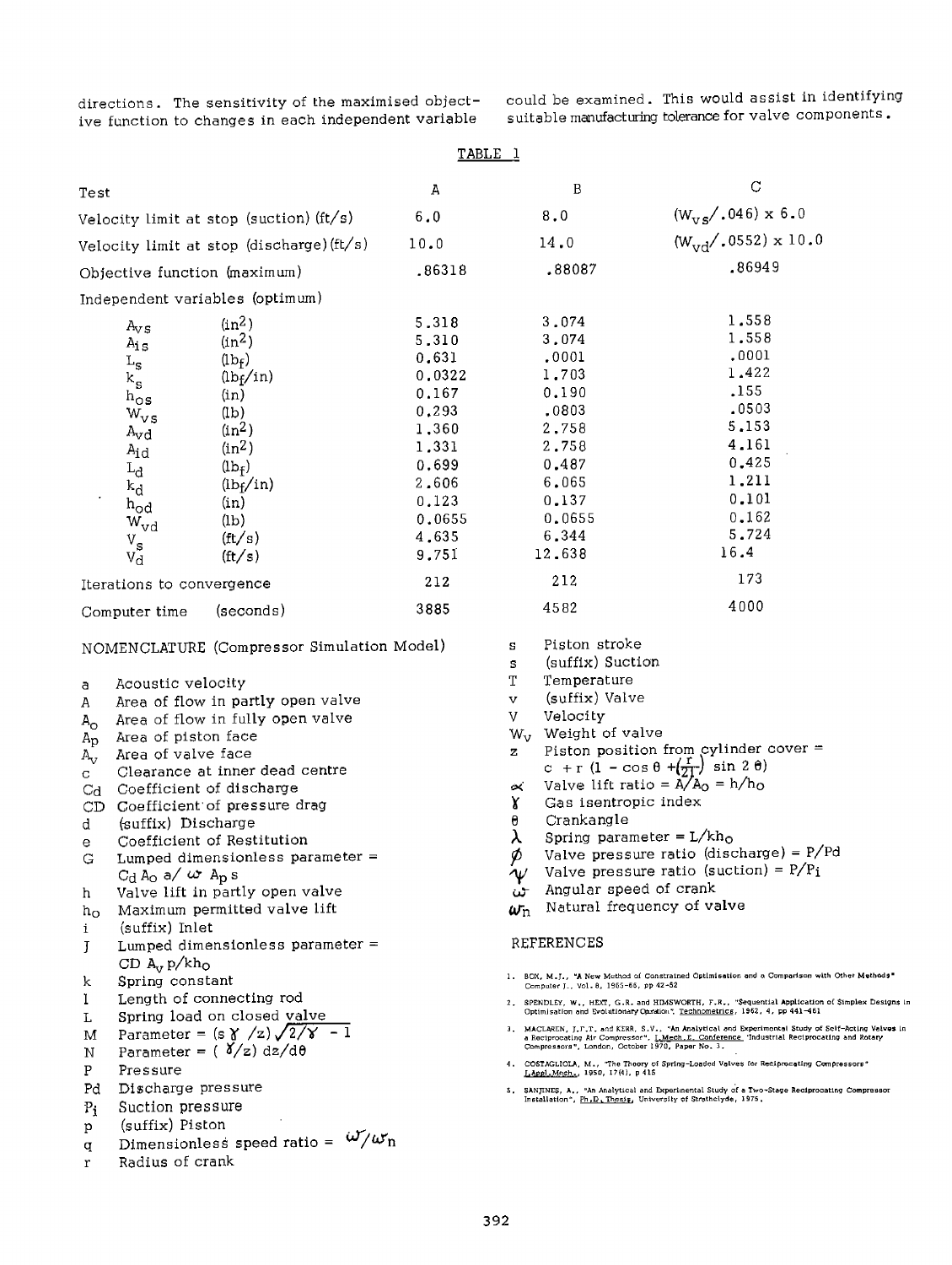

EIG.1 PRESSURE - VOLUME. AND -VALVE DISPLACEMENT DIAGRAMS.

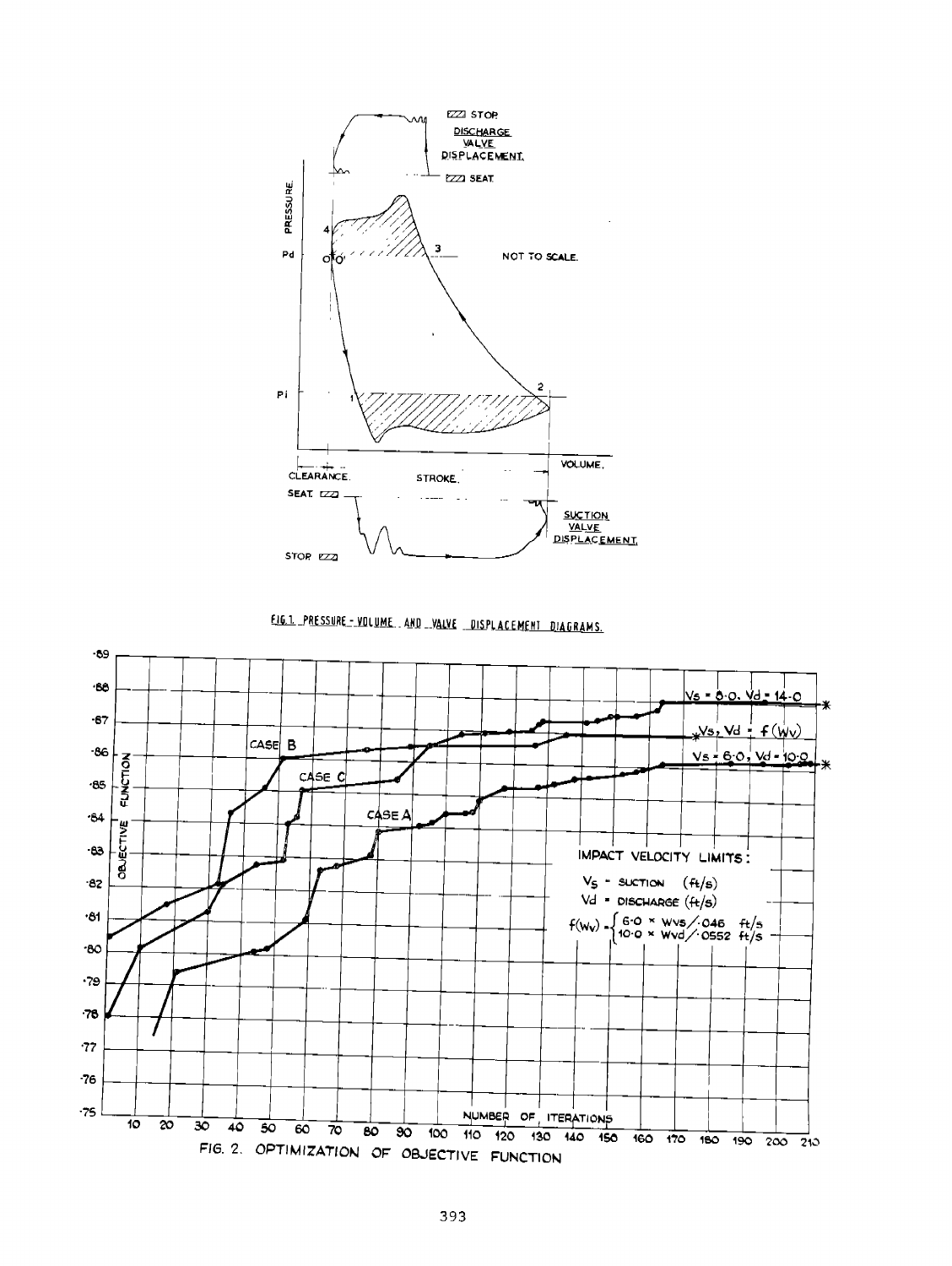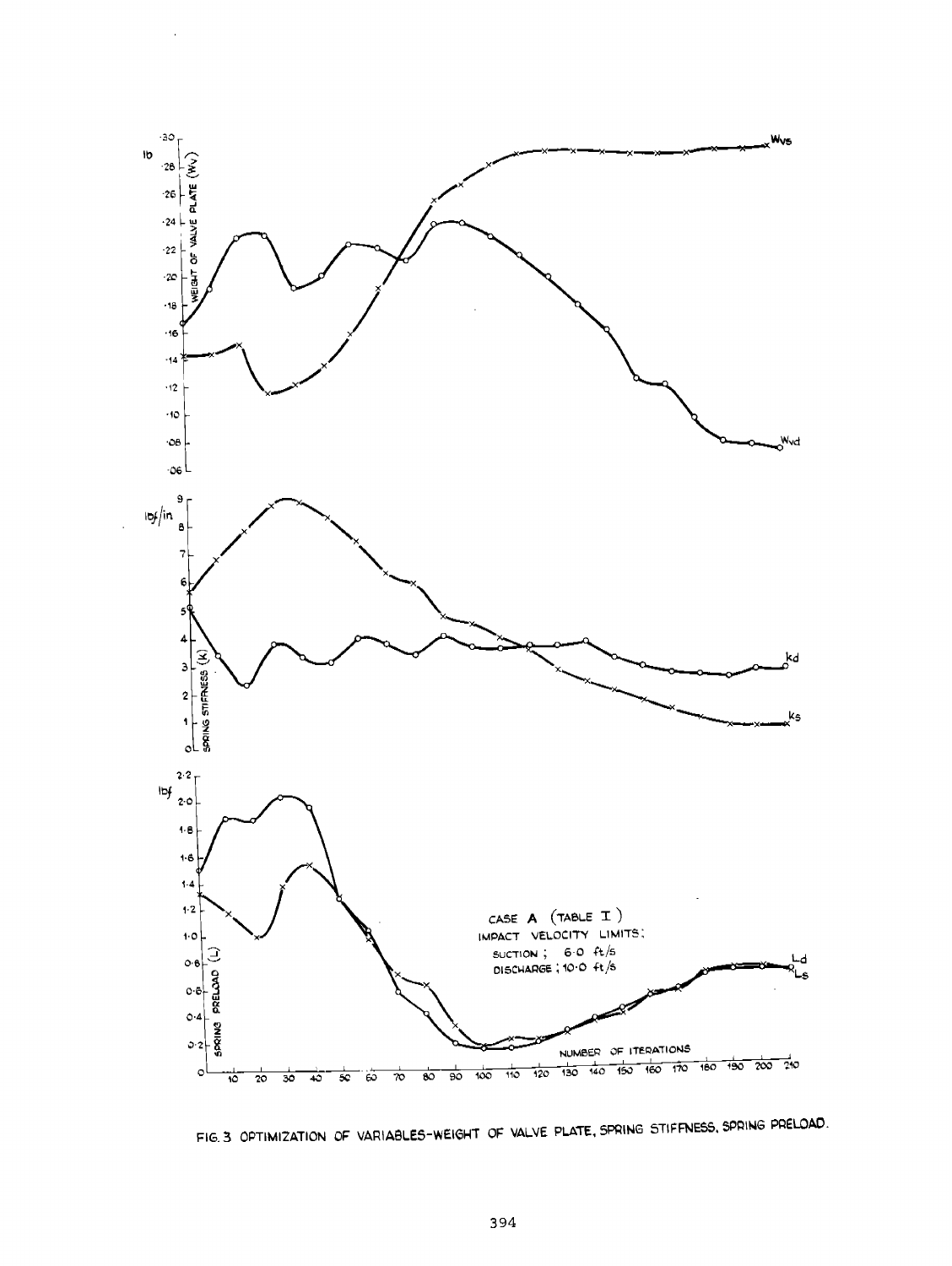

FIG. 4 OPTIMIZATION OF VARIABLES-WEIGHT OF VALVE PLATE, SPRING STIFFNESS, SPRING PRELOAD